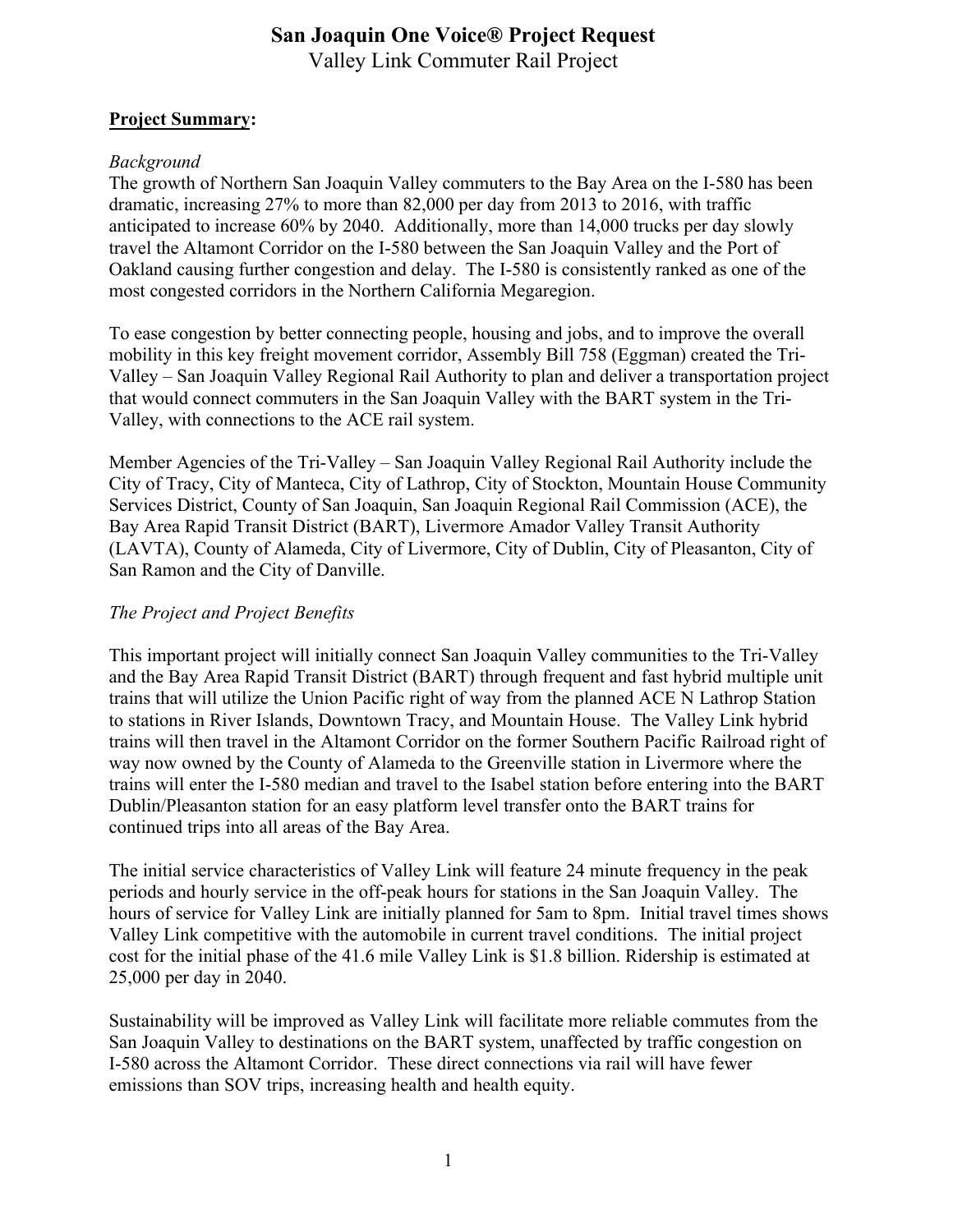Valley Link will also improve quality of life by reducing commute times, improving access to jobs and housing, and providing a framework for infill development and compact communities that preserves open space and encourages active transportation modes. This project will preserve the environment through predominate use of existing rights-of-way.

Safety will be increased as the rail service of Valley Link will shift travel from auto to rail travel, with a lower crash, accident and fatality rate, and thus improving safety. The project will utilize new grade crossing safety devices, grade separations and safety fencing at stations.

Valley Link will also utilize innovation by the use of hybrid technology and innovative designs to improve the performance and social equity of the transportation system. At a mega-regional level, the connection represents an innovative inter-regional structure for solving crossjurisdictional planning and sustainability problems.

Finally, the Valley Link rail project will support economic vitality of the area, enabling increased global competitiveness, increased productivity, efficiency and economic equity by making the shared corridor more accessible, efficient and attractive as a business location. The rail connection will promote job accessibility at employment centers along and connected to the corridor.